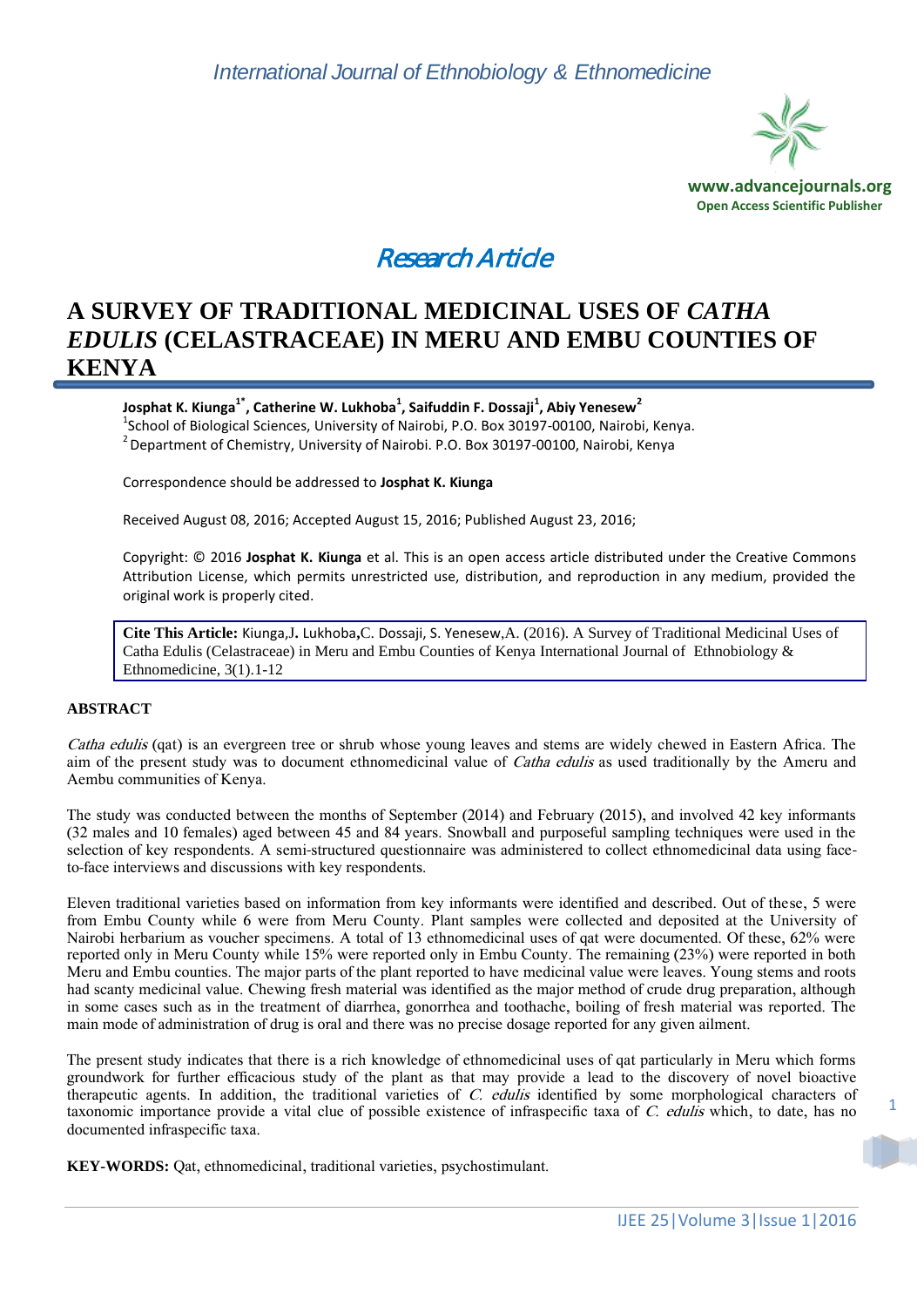# **INTRODUCTION**

Catha edulis (Vahl) Forssk. Ex Endl. (Celastraceae) is an ancient plant whose young leaves and stems are widely chewed as psychostimulant in Eastern Africa and some parts of Arabic Countries (23). In Kenya, the plant is extensively cultivated in Meru and Embu counties. It is a commercially important plant known by a wide range of common names such as miraa, khat, kat, qat, chat, cafta, bushman's tea (South Africa), Arabian tea, Abyssinian tea (Ethiopian tea), African tea, flower of paradise (12). Qat and khat are the most common names used in many publications. In urban areas of Kenya including its capital, Nairobi, qat goes by several street names, veve, miraa, ngomba, jaba, and muguka among others. Recently, qat has elicited heated debate both locally and internationally due to its socio-economic impact. Increasing numbers of youth are involved in chewing of qat in social gatherings as well as a way of relieving stress or fatigue and the chewing of qat material is widespread(18) Traditionally, however, the chewing of qat used to be the preserve of only the elderly men in the community (5).

The trade of qat material, facilitated by air transport, occurs openly in Kenya, Djibouti, Ethiopia, Somalia, Uganda, and Yemen but it is illegal in the Sudan, Kuwait, Saudi Arabia, Eritrea, Tanzania, and Zambia (11). Somalia has the highest percentage of qat consumers in the world with most of the qat consumed in this country being imported directly from Kenya (34). The export and local sale of qat material generates approximately \$150 million annually in Kenya (32).

Qat contains cathinone as a major psychoactive ingredient (37) although it also contains quite a number of other alkaloids, flavonoids, tannins and essential oils (8). Cathinone is known to be very unstable and is transformed into the more stable compound, cathine, after 48 hours of harvesting the plant material (17, 4). The chemical structure and effect of cathinone are more or less similar to the synthetic amphetamine, thus qat is commonly known as a 'natural amphetamine' (26). Although qat is a venerable plant species in communities where it is cultivated, it has been grossly associated with negative health effects including insomnia, hyperthermia, anorexia, mydriasis, endocrinological disturbances and acute autonomic responses including high blood pressure and tachycardia (7,13,14).

There are few reports on ethnomedicinal uses of qat although the psychostimulating effects and behavioral changes associated with chewing of qat are well documented. Furthermore, the limited studies carried out on ethnomedicinal uses of qat have often yielded conflicting information. For instance, (27) reported that qat could be of use in the treatment of erectile dysfunction. In his experiment with olive baboons, he found that qat chewing increased testosterone hormone levels, libido and erection. Also, (38, 21,22) have reported the use of qat in treatment of erectile dysfunction. On the contrary, (15) reported that chewing of qat causes loss of libido and seminal output. (31) showed that low doses of qat extract increases testosterone hormone level while high doses causes reduction of the hormone level. (16) reported that

 $\overline{\phantom{a}}$ 

the oral hygiene status of qat chewers is better than that of non-qat chewers and that qat chewing is not detrimental to periodontal health.

In addition, (28) reported that qat chewing may have antigingivitis properties and decreases susceptibility to periodontitis. On the contrary, (3) indicated that long-term qat chewing negatively affects the oral health. (22) reported the use of qat in treatment of stomach upset. On the contrary, (29) reported a close association between qat chewing and gastrointestinal disorders. These results are not only interesting but also conflicting. Thus, there is a need for a thorough and systematic investigation of the ethnomedicinal uses of qat. Given the availability and extensive use in Kenya, qat is a good model for ethnomedicinal studies. The present study was therefore designed to investigate the traditional therapeutic value of qat as used by people of Ameru and Aembu communities of Kenya.

### **MATERIAL AND METHODS**

### **Study Area**

Prior to commencement of the study, permission for informants' participation was first sought from the local administrative (gubernatorial) offices of Meru and Embu counties of Kenya.

### **Meru and Embu counties**

Meru County is found in eastern region of Kenya, approximately 225 km northeast of the capital, Nairobi. It covers a geographical area of  $6,936$  km<sup>2</sup> with a population of 1,365,301 according to 2009 population census of Kenya (20). Agriculture is the main economic activity in Meru County with a wide scale growing of qat, a lucrative cash crop for the locals. Qat is mostly grown in Maua, Igembe and Tigania and fetches millions of shillings in the export market for its farmers(32).

Embu County is located approximately 120 km northeast of Nairobi towards Mt Kenya. The total geographical coverage of Embu County is  $2,818 \text{km}^2$  with a population of approximately 516,212 individuals according to 2009 population census of Kenya (20).Embu occupies among the most main fertile lands in the Kenyan highlands, with its weather favorable for a variety of agricultural activities (30).

#### **Ethnomedicinal data collection**

#### **Reconnaissance (initial contact with respondents)**

A field survey was conducted prior to data collection during which a list of farmers, herbalists, consumers of qat material and agricultural extension officers, in Meru and Embu counties respectively was prepared with the assistance of administrators (chiefs, Assistant chiefs) and the general public of the various locations where they are found in these Counties (33).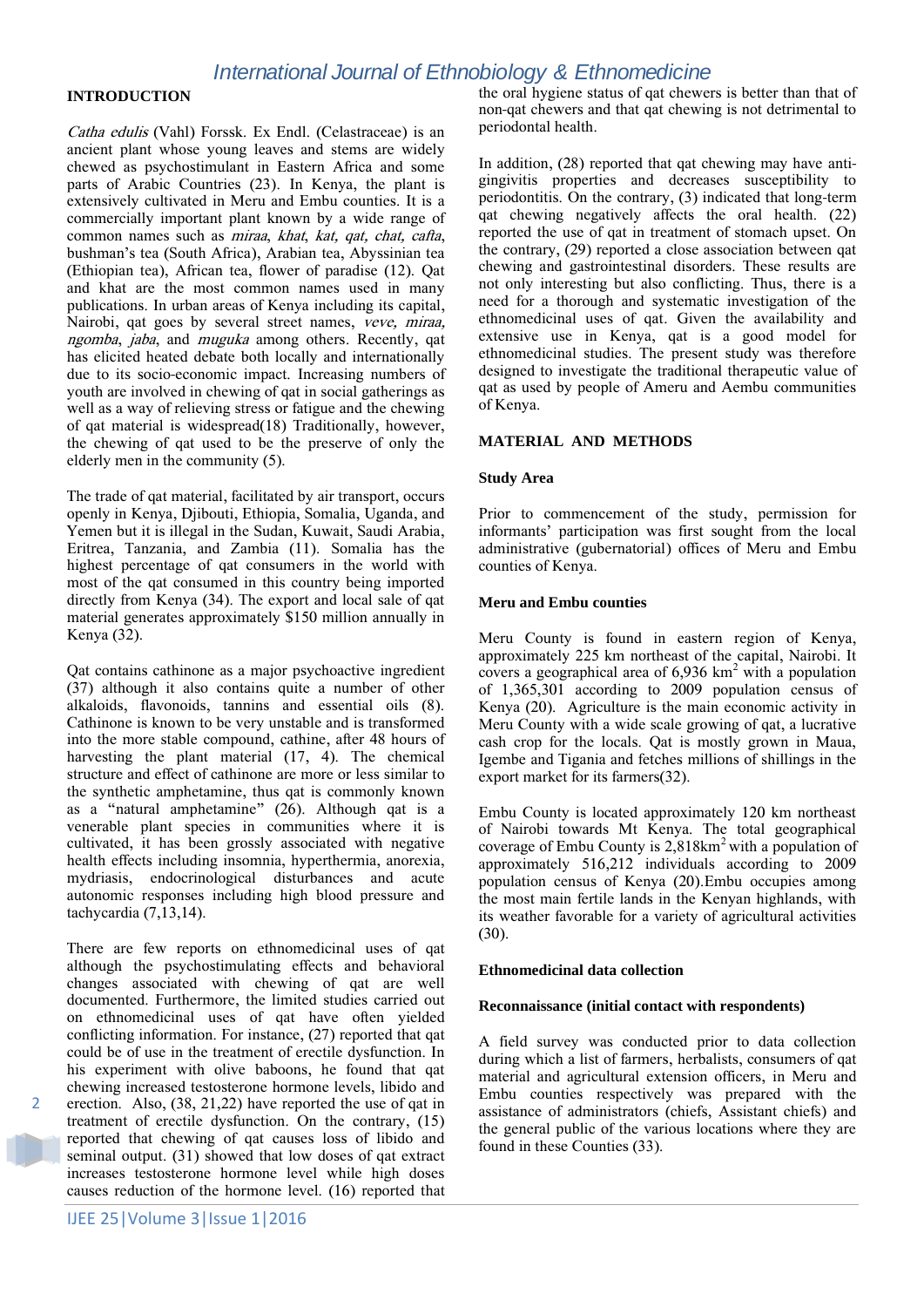# **Selection of key informants**

Forty two key informants (32 males and 10 females) aged between 45 and 84 years were identified for interviews. The selection of respondents was done to get a representative sample and ensure that only individuals with vital information were interviewed. The techniques used in the selection of key informants were snowball and purposive sampling techniques. In snowball technique, when a few traditional herbalists, farmers and qat consumers in the field had been identified, fruitful initial contacts were made and more informants were identified using their existing networks.

Snowball technique has been applied elsewhere in acquisition of information from hidden populations which are hardly inaccessible by researchers (10, 36). Purposeful sampling technique ensured that only key respondents with the desired qualities and quantities of information on qat were selected (35). A probability random sampling technique was not applied in this study as not everyone sampled randomly would have the required knowledge (6,9).

### **Collection of ethnobotanical information**

A semi-structured questionnaire consisting of fourteen questions was used in collecting ethnobotanical data in Meru and Embu counties as shown below.

**Questionnaire used for collecting ethno-taxonomic and ethnomedicinal data of Catha edulis (qat in Embu and Meru counties of Kenya.**

### **Informants' details:**

### **PART (A): General information on traditional varieties (Botany)**

- i. How many traditional varieties of Catha edulis do you know personally? Kindly mention their local names.
- ii. How many varieties exist in this area/farm? Mention their local names.
- iii. How do you distinguish each variety by?

(a)Morphology (outward/physical appearance)

(b) Physiology (based on level of stimulating effect and other associated effects of chewing qat)

- iv. Kindly provide a brief history of the origin of each variety
- v. If you were to plant qat today which variety would you choose and why?
- vi. How is each variety propagated?
- vii. The harvested qat is graded based on their market value. Kindly mention the grades that you are aware of and give the criteria used in grading them.

Which grade is the most preferred and why?

### **PART (B): SOCIO-ECONOMIC AND CULTURAL IMPORTANCE OF QAT**

- i. Other than being used for commercial purposes and as a psychostimulant, mention any social and cultural importance of qat to the local communities that you are aware of.
- ii. Does qat have medicinal value?

(a) Yes ( ) (b) No ( )

If yes state the:

- iii. Parts of the plant used
- iv. Name of the disease(s) treated.
- v. Method of crude drug preparation.
- vi. Mode of the drug administration Prescribed dosage

### **Conduction of interviews**

Questions were asked orally with a help of an interpreter and answers filled by the interviewer. After filling of the well-structured questionnaire, discussion with the selected key respondents was held. This involved a guided exchange of information as well as a mental checklist of pertinent points to confirm whether the information in the questionnaires of other key respondents interviewed earlier was valid.

#### **Collection of plant samples**

Following a face to face interview with the selected key respondents, a field trip was made to identify and collect sample specimens of the listed traditional varieties of qat. Three to five branchlets with flowers and fruits were collected from each individual sampled to provide enough material for herbarium vouchers deposited at University of Nairobi herbarium. GPS waypoints of locations where plant samples were collected were recorded in a field notebook.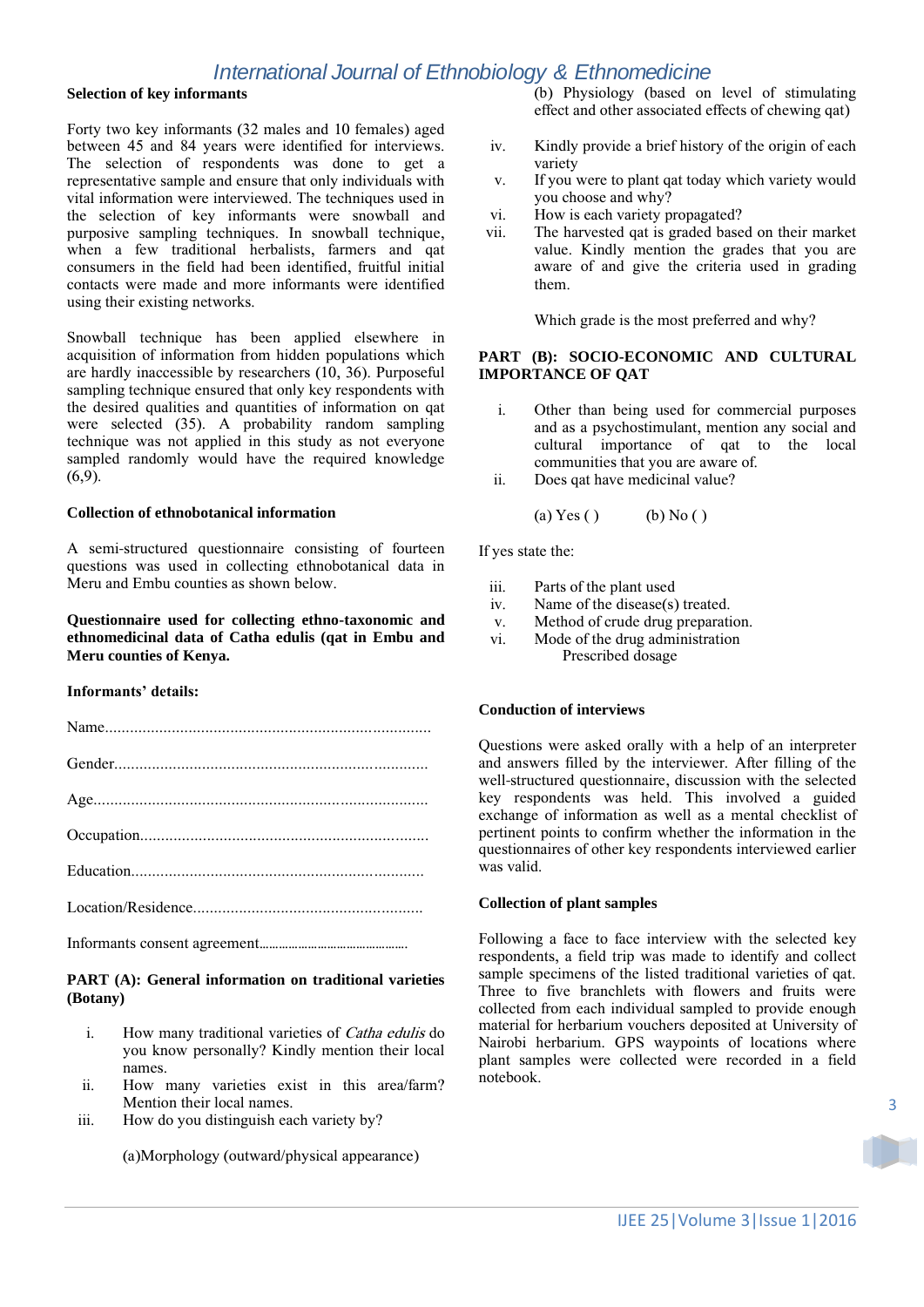# **RESULTS**

**General information on** *Catha edulis* **and the key respondents**

General information of key respondents such as their gender, level of education, age as well as origin and health effects of Catha edulis were initially summarized as shown in the table below.

## **Table 1**: **General information on key respondents and their perception on origin and negative health effects of** *Catha edulis* **(n=42)**

| S/n                     | Description of categories of key respondents               | No.of respondents | Percentage |
|-------------------------|------------------------------------------------------------|-------------------|------------|
|                         |                                                            |                   | (%)        |
| $\overline{\mathbf{1}}$ | <b>Gender</b>                                              |                   |            |
|                         | a Males                                                    | 32                | 76         |
|                         | <b>b</b> Females                                           | 10                | 24         |
| $\overline{2}$          | Level of education                                         |                   |            |
|                         | a Formal                                                   | 15                | 36         |
|                         | Informal<br>b.                                             | 27                | 64         |
|                         |                                                            |                   |            |
| $\overline{\mathbf{3}}$ | Age category                                               |                   |            |
|                         | a 45-54                                                    | 5                 | 11.9       |
|                         | $b$ 55-64                                                  | 10                | 23.8       |
|                         | $c$ 65-74                                                  | 15                | 35.7       |
|                         | $d$ 75-84                                                  | 12                | 28.7       |
| $\overline{\mathbf{4}}$ | Source of ethnoknowledge of Catha edulis                   |                   |            |
|                         | a Personal experience                                      |                   |            |
|                         | <b>b</b> Inherited from parents/grandparents               | 20                | 47.6       |
|                         | c From close relatives and friends                         | 12                | 28.6       |
|                         |                                                            | 10                | 23.8       |
| $\overline{5}$          | Origin of <i>Catha edulis</i> in the community             |                   |            |
|                         | a Indigenous                                               | 30                | 71         |
|                         | Introduced from other places<br>$\mathbf{b}$               | 10                | 24         |
|                         | c Unknown                                                  | 2                 | 5          |
| 6                       | Negative health effects of chewing Catha edulis            |                   |            |
|                         | a Depends on the amount consumed                           | 10                | 24         |
|                         | <b>b</b> Specific 'varieties' have negative health effects | 22                | 52         |
|                         | c No negative effects (it's just a mild stimulant)         | 10                | 24         |
|                         |                                                            |                   |            |
|                         |                                                            |                   |            |

# **Traditional nomenclature of** *Catha edulis* **in Meru and Embu Counties.**

4 The table below gives a summary of some of the common names (traditional varieties) of qat identified in Meru and Embu Counties.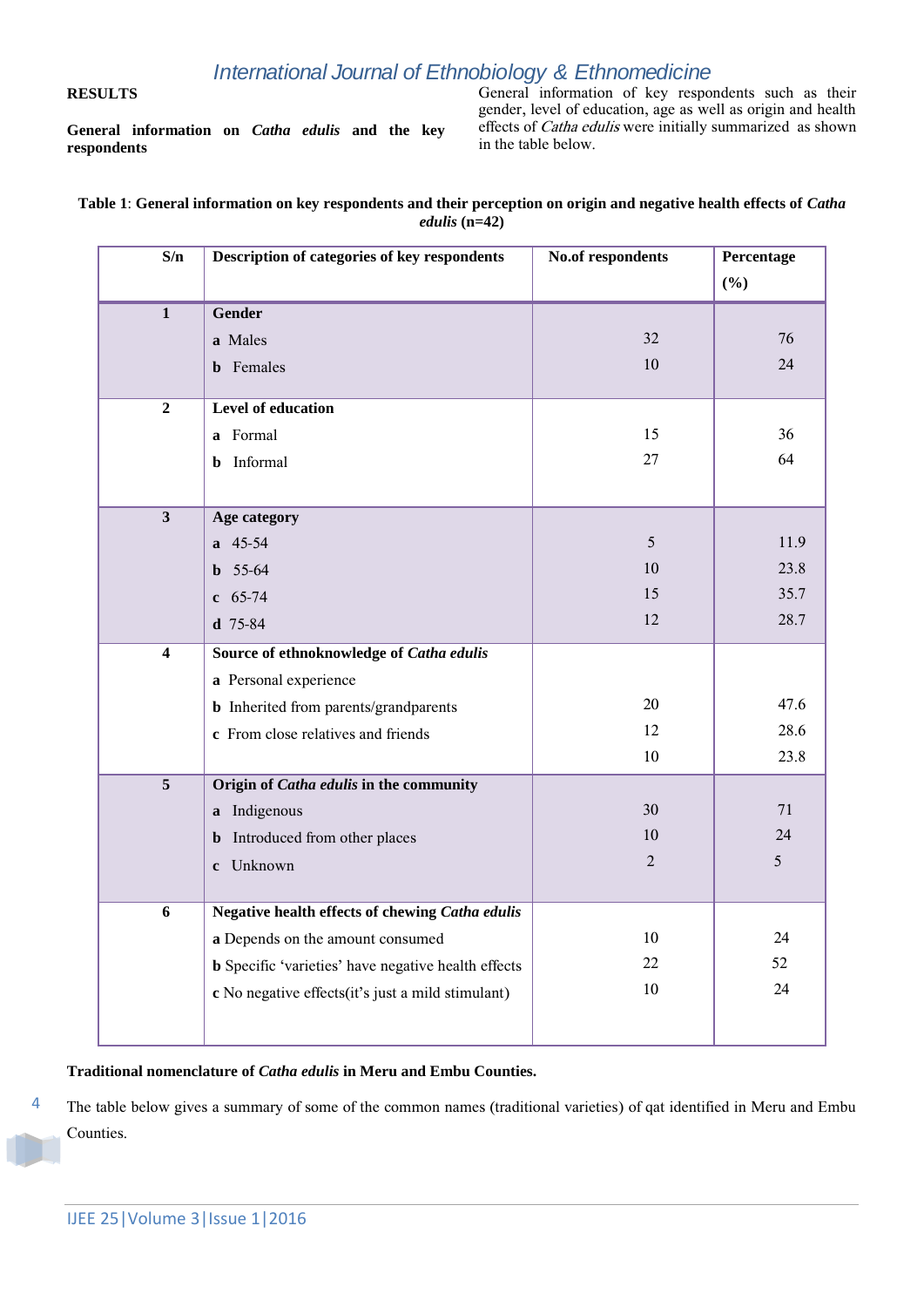| S/n                     | Local name          | County | Latitude             | Longitude | Altitude(ft) | <b>Voucher</b> |
|-------------------------|---------------------|--------|----------------------|-----------|--------------|----------------|
| $\mathbf{1}$            | Gitu                | Embu   | S0.65746             | E37.56912 | 3793         | JK2014/09      |
| $\boldsymbol{2}$        | Kibwe               | Embu   | S0.62732             | E37.54423 | 3822         | JK2014/11      |
| $\mathbf{3}$            | Kigwe               | Meru   | N <sub>0.28766</sub> | E37.92004 | 5863         | JK2014/02      |
| $\overline{\mathbf{4}}$ | Kilantune           | Meru   | N <sub>0.13227</sub> | E37.74410 | 4993         | JK2014/03      |
| 5                       | Kiraa gikiiru/Asili | Meru   | N0.28596             | E37.92127 | 5837         | JK2014/01      |
| 6                       | Kithaara            | Meru   | N <sub>0.13507</sub> | E37.74546 | 4882         | JK2014/04      |
| $\overline{7}$          | Muchuri             | Meru   | N0.13523             | E37.74356 | 4938         | JK2014/05      |
| 8                       | Muguka              | Embu   | S0.62800             | E37.54269 | 3757         | JK2014/06      |
| $\boldsymbol{9}$        | Mugumo              | Embu   | S0.65753             | E37.56936 | 3806         | JK2014/12      |
| 10                      | Mugwathingi         | Embu   | S0.62740             | E37.54428 | 3825         | JK2014/08      |
| 11                      | Muti-mutiri         | Embu   | S0.65746             | E37.56931 | 3802         | JK2014/07      |

# **Table 2: Traditional varieties of** *Catha edulis* **found in Meru and Embu County**

## **Identification of traditional varieties of** *Catha edulis* **by Meru and Embu people**

The Ameru and Aembu people of Kenya have traditionally developed a classification system of qat has shown in the table below. Some of the characters used by locals were not easily noticeable in the field although such differences were very important to the farmers when it came to grading qat for sale.

| Table 3: Traditional delimitation of the 11 traditional varieties of <i>Catha edulis</i> |  |  |
|------------------------------------------------------------------------------------------|--|--|
|------------------------------------------------------------------------------------------|--|--|

| S/n                     | <b>Traditional Variety</b>    | County | <b>Key morphological features</b>                                                         | features<br>and<br>associated<br>Qat<br>physiological effects                                                                                                                                     |
|-------------------------|-------------------------------|--------|-------------------------------------------------------------------------------------------|---------------------------------------------------------------------------------------------------------------------------------------------------------------------------------------------------|
| $\mathbf{1}$            | Kigwe/kiraa gikieru           | Meru   | Leaves broad; young twigs<br>red on abaxial surface and<br>light green on adaxial surface | Bitter taste; highly potent with<br>negative physiological effects if<br>chewed in excess amounts such as<br>delirium, insomnia, and<br>formication(feeling of insects<br>crawling over the body) |
| $\mathbf{2}$            | Kilantune                     | Meru   | Young twigs red                                                                           | Tasteless; less preferred                                                                                                                                                                         |
| 3                       | Kiraa<br>gikiiru/asili/nyeusi | Meru   | Young twigs crimson red                                                                   | Produces softer qat; tastes nice;<br>powdery when chewed; no negative<br>physiological effects like delirium,<br>insomnia etc. Most preferred variety                                             |
| $\overline{\mathbf{4}}$ | Kithaara/Nthaara              | Meru   | Leaves<br>profuse<br>narrow;<br>branching; branches flexible                              | Sugary taste; potent but not as much<br>as kigwe; commonly found in<br>Tigania region of Meru county                                                                                              |
| 5                       | Muchuri                       | Meru   | Evergreen tree; young twigs<br>red in colour                                              | Highly productive in all seasons.<br>Common in Tigania region of Meru<br>county                                                                                                                   |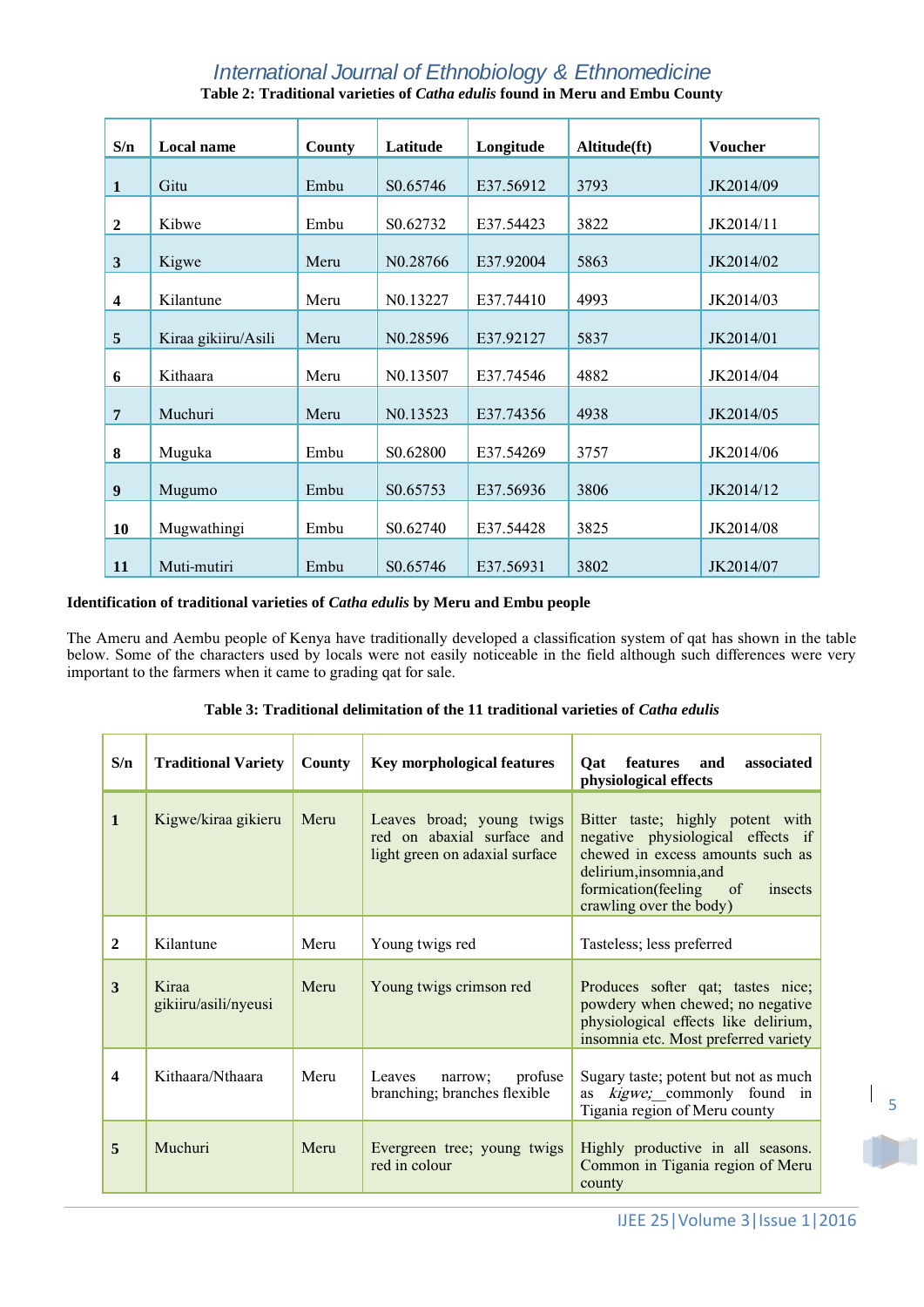| 6                | Gitu        | Embu | Leaves large; shoots light<br>greenish                                                                                  | Less preferred; less potent than<br>muguka                                                                                                                                    |
|------------------|-------------|------|-------------------------------------------------------------------------------------------------------------------------|-------------------------------------------------------------------------------------------------------------------------------------------------------------------------------|
| $7\phantom{.0}$  | Kibwe       | Embu | Leaves oblong; shoots light<br>greenish                                                                                 | Less potent than muguka; less<br>preferred                                                                                                                                    |
| 8                | Muguka      | Embu | Bushy shrub; bitter taste; red<br>shoots; branches inflexible                                                           | Highly potent with effects being felt<br>immediately after masticating a few<br>leaves; most preferred variety<br>because it's cheaper and has strong<br>inebriating effects. |
| $\boldsymbol{9}$ | Mugumo      | Embu | It's referred by this name due<br>to its evergreen nature even in<br>drought like the famous<br>fig(mugumo) tree; shrub | Breaks easily; moderate potency<br>level when chewed; not preferred<br>by consumers                                                                                           |
| 10               | Mugwathingi | Embu | Leaves large; shoots light<br>greenish to purplish                                                                      | Less potent than muguka; less<br>preferred                                                                                                                                    |
| <b>11</b>        | Muti-mutiri | Embu | Bushy shrub; shoots light<br>greenish; tends to grow tall                                                               | Not as potent as muguka                                                                                                                                                       |

# **Ethno-medicinal uses of** *Catha edulis*

A total of thirteen diseases/ill conditions were reported to be treated using qat in Meru and Embu counties. A summary of the medicinal uses and their percentage use per county is given in Tables 3 and 4 respectively.

### **Table 4: Ethno medicinal uses of** *Catha edulis* **in Meru and Embu counties**

| S/n                     | Disease/ill-health<br>condition | County | Parts used   | <b>Method</b><br>of<br>drug<br>preparation                                | Mode<br>of<br>administrati<br><b>on</b> |
|-------------------------|---------------------------------|--------|--------------|---------------------------------------------------------------------------|-----------------------------------------|
| $\mathbf{1}$            | Helminthiasis                   | Embu   | Leaves       | chewing fresh material                                                    | Oral                                    |
| $\overline{2}$          | Toothache                       | Embu   | Leaves       | Boiling fresh material, then<br>inhaling the vapour through<br>the mouth. | Oral                                    |
| 3                       | Asthma                          | Meru   | stems        | chewing fresh material                                                    | Oral                                    |
| $\overline{\mathbf{4}}$ | Erectile<br>dysfunction         | Meru   | <b>Stems</b> | chewing fresh material                                                    | Oral                                    |
| 5                       | General<br>body<br>pain         | Meru   | stems        | chewing fresh material                                                    | Oral                                    |
| 6                       | Gonorrhea                       | Meru   | Roots        | Boiling fresh material                                                    | Oral                                    |
| $7\phantom{.0}$         | Heartburn                       | Meru   | <b>Stems</b> | Chewing fresh material                                                    | Oral                                    |
| 8                       | Influenza                       | Meru   | <b>Stems</b> | chewing fresh material                                                    | Oral                                    |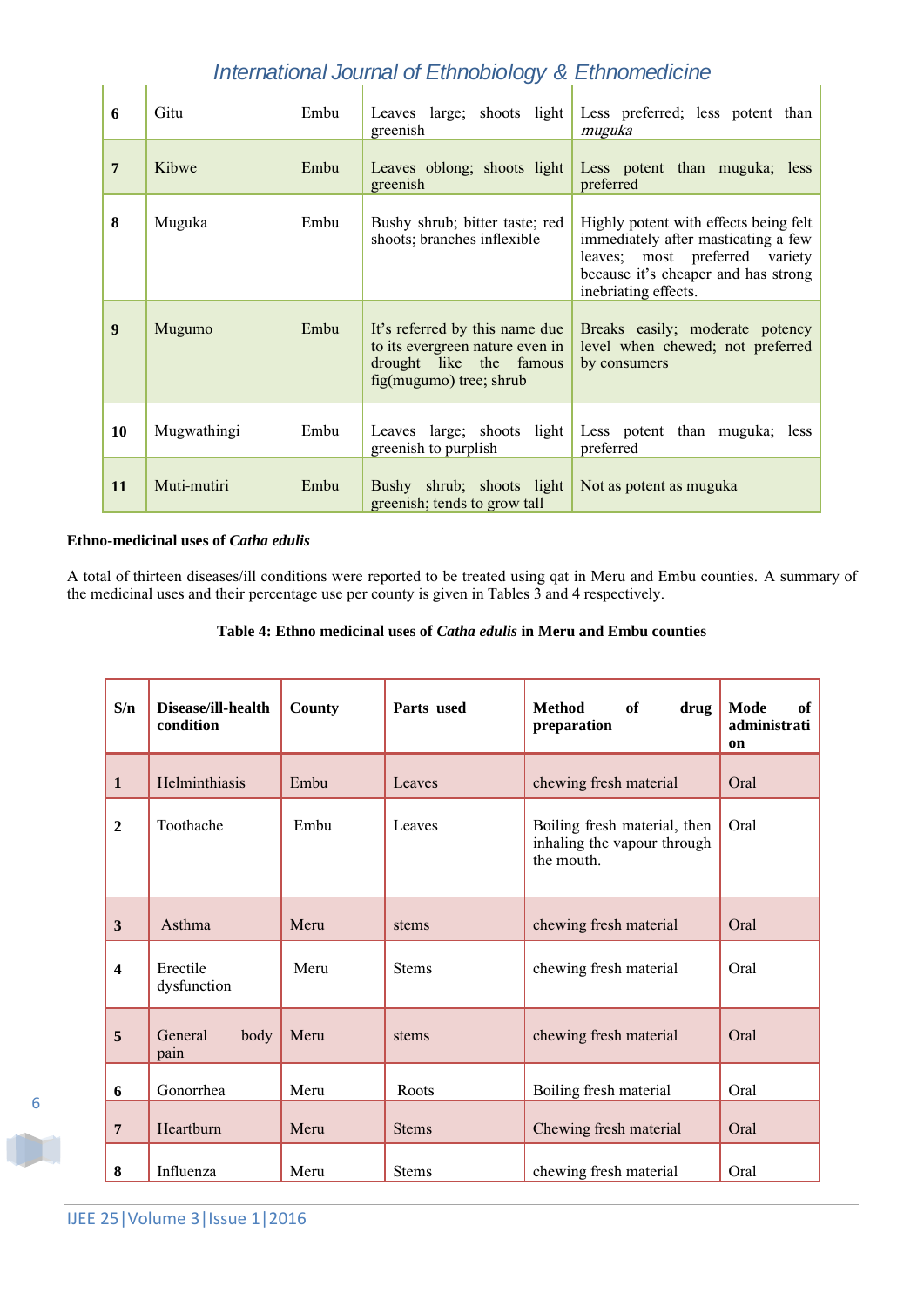| 9  | Pneumonia     | Meru                 | leaves           | Chewing fresh material | Oral |
|----|---------------|----------------------|------------------|------------------------|------|
| 10 | Stomach upset | Meru                 | leaves           | Chewing fresh material | Oral |
| 11 | Coughing      | $M$ eru $\&$<br>Embu | Leaves and stems | Chewing fresh material | Oral |
| 12 | Diarrhoea     | Meru&<br>Embu        | Roots and stems  | Boiling fresh material | Oral |
| 13 | Fatigue       | $Meru\&$<br>Embu     | <b>Stems</b>     | Chewing fresh material | Oral |

# **Table 5: Percentage ethnomedicinal uses of** *Catha edulis* **based on the county**

| County    | No. of diseases $(n=13)$ | Percentage (%) |
|-----------|--------------------------|----------------|
| Meru      | 8                        | 62             |
| Embu      | $\overline{2}$           | 15             |
| Meru&Embu | 3                        | 23             |

In the table above, the reported cases of diseases treated by qat material were higher in Meru County (62%) compared to Embu County (15%). It was noted that in both counties, qat is used as anti-fatigue, anti-diarrhoea and also remedy for coughing comprising 23% of the total medicinal uses. However, most of the key informants in Embu County were not aware of medicinal uses of qat (only two cases were reported) other than its use as a psychostimulant. The total numbers of ailments reported were put into four categories based on the part of the body affected as summarized in the table 5 below.

# **Table 6: Percentage ethnomedicinal uses of** *Catha edulis* **based on the system of the body affected**

| System(part) of the body | No. of diseases treated $(n=13)$ | Percentage $(\% )$ |
|--------------------------|----------------------------------|--------------------|
| Respiratory              | $\overline{4}$                   | 31                 |
| Gastrointestinal tract   | 4                                | 31                 |
| Reproductive             | $\overline{2}$                   | 15                 |
| General pain             | 3                                | 23                 |

# **Parts of the plant used**

Leaves and young stems were the most common parts of qat used as a traditional therapeutic measure against common human diseases. Roots have scanty usage although cases of treatment of gonorrhea and diarrhoea were reported. It is possible that the medicinal value of leaves and stems might have been realized in the process of trying to acquire the psychostimulating effects of qat as these are the most common consumable parts of qat.

# **Method of drug preparation and Route of administration of prescribed dosage**

Chewing raw material was reported to be the main method of acquiring medicinal potential of qat although in some cases,boiling of the material is applied.The route of administration of crude extracts is generally oral.In most cases,this was reported to happen in the pursuit of stimulating effects of qat. There is no precise dosage reported that can be administered for any given ailment.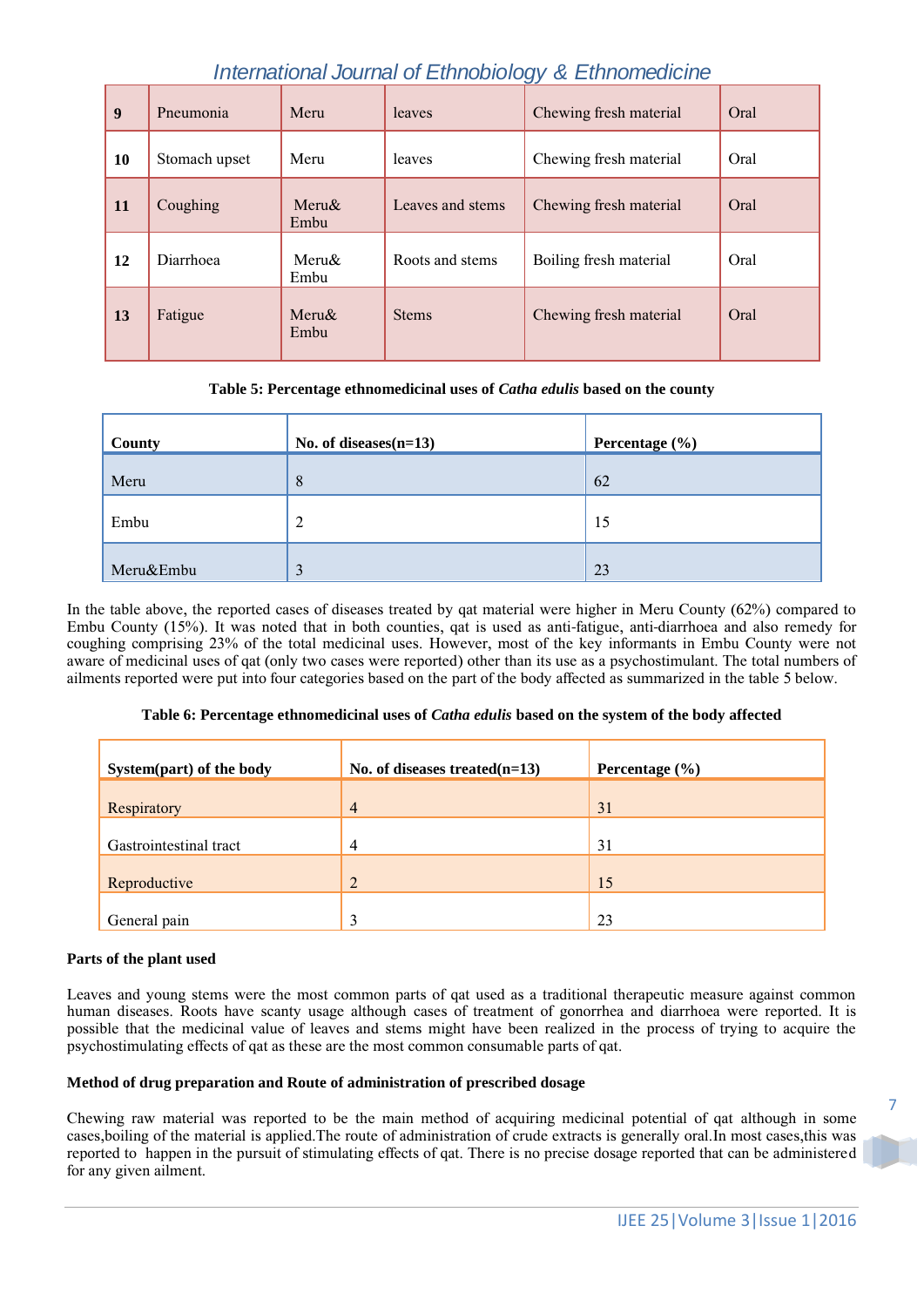**In Fig 1:**The shaded region shows the main areas of intense cultivation of qat within Meru and Embu counties of Kenya.

# **Figure 1: A map of the study area showing the location of Meru and Embu counties of Kenya (inset: map of Kenya). Source: Survey of Kenya, 2011**



8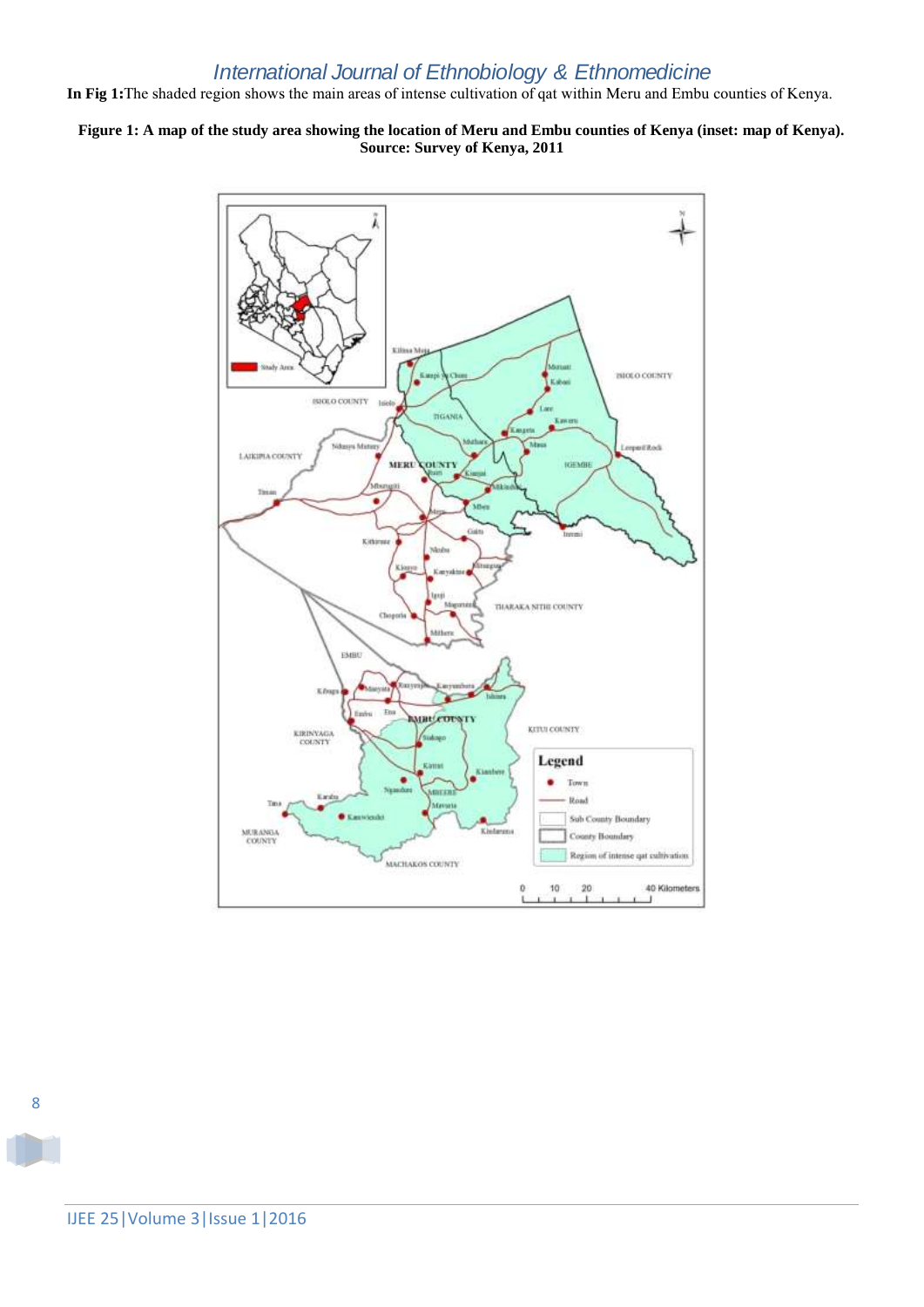**Figure 2: Graph showing parts of the plant used and number of diseases treated by use of different parts of the plant**



### **DISCUSSION**

The present study aimed at exploring the traditional knowledge of Ameru and Aembu communities of Kenya with special focus on ethnomedicinal uses and traditional classification of qat. The approach of collecting folk biological knowledge on qat involved mainly communicating with people through face to face interaction. The forty two key informants interviewed comprised more males (32) than females (10). This is due to the fact that traditionally, the value of qat (chewing habit) has been associated with men (1,2), compared to women in these counties. Thus, cultivation of this crop has been carried out by men for centuries hence they harbor a vast knowledge of the plant than their female counterparts.

The source of ethnoknowledge of qat is mainly out of personal experience as reported by 47.6%of the respondents. Others (28.6%) argued that knowledge of qat has been bequeathed to children by their parents and their grandparents over several generations. The remaining  $(23.8\%)$  believed that close friends and relatives are key players in disseminating ethnoknowledge of this psychostimulant. Catha edulis is believed to be indigenous in Kenya as reported by 71% of the respondents although 24% believed that the plant may have been introduced from other unspecified places. The rest (5%) had no idea of where qat might have come from in their communities. Although qat is known for its negative health effects, 52% of the key respondents argued that some specific traditional varieties such as kigwe/gikieru were grossly associated with negative physiological effects such as insomnia and delirium while other traditional varieties like asili/gikiiru

had no known health effects. Others(24%) argued that the negative health effects depends on the quantity of qat leaves/stems consumed while the remaining (24%) believed that none of the traditional varieties of qat has negative health effects and that qat is just a psychostimulant comparable to coffee and not a narcotic drug.

The traditional varieties of qat were classified based on several criteria such as age of trees, morphology, and stimulating effects. However, taste properties and inebriating effects were the major criteria used to delimit various traditional varieties of qat in the present study. The problem with such a criterion is that it is very difficult to identify variations in the field. Such a classification can be biased since it is usually based on individual perceptions and may not represent what is actually happening in nature. In the present study, caution was taken to avoid unnecessary duplication of names given to different varieties of qat because of different dialects/phonetics existing within Meru and Embu Counties. In addition, several names which exist in literature only refer to grades of harvested twigs but not the whole tree/shrub names. It was made clear to the respondents that only names of tree/shrub types with some noticeable characters in the field were needed but not grades of qat.

Miraa (singular muraa) is a common vernacular name of harvestable young twigs from qat. The people of Meru classify both the miraa trees and the young twigs harvested. Thus names such as kangeta and giza commonly encountered in markets denotes grades of miraa and do not in any way refer to a particular tree type. They are graded

9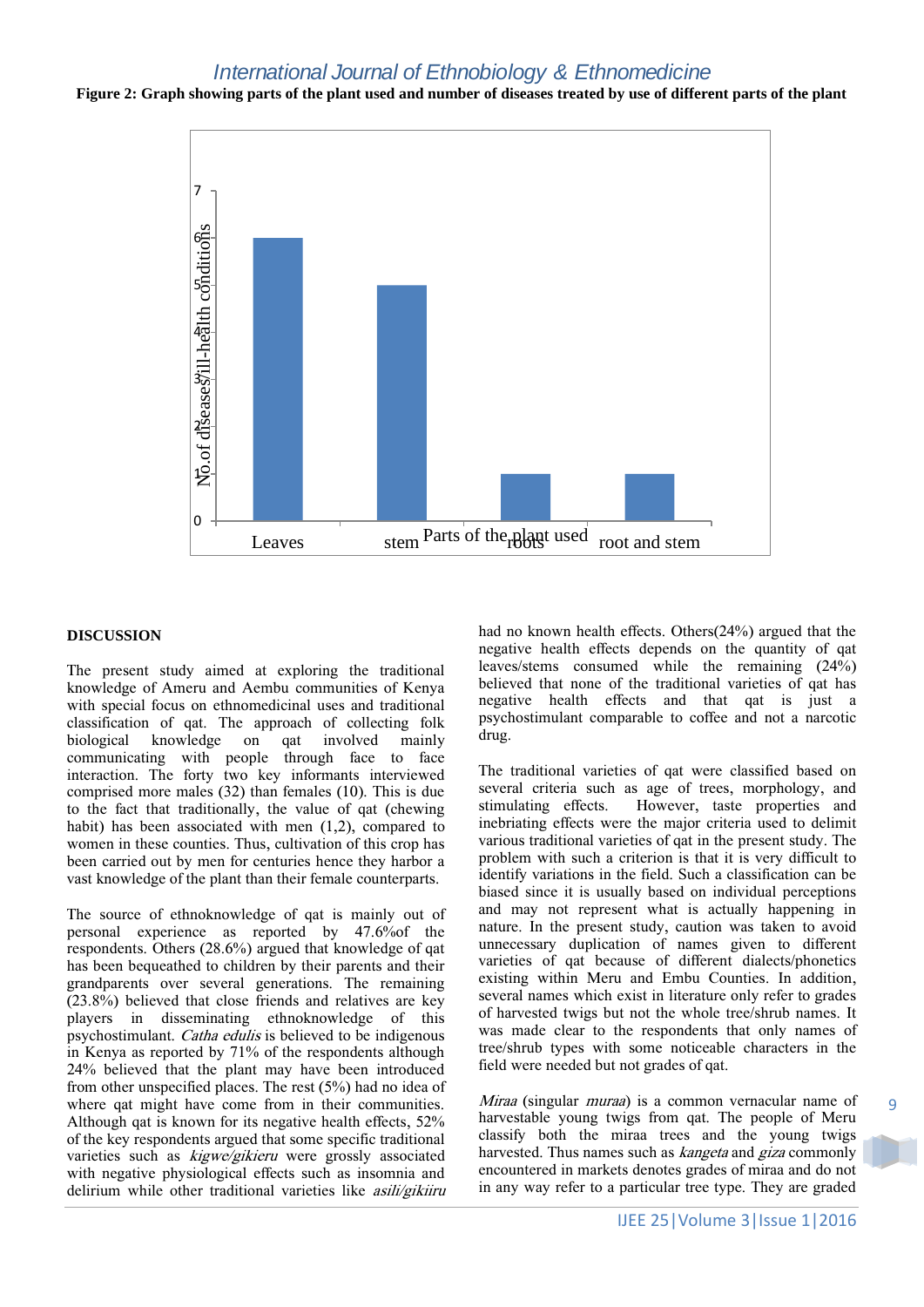based on the length of the twigs harvested. For instance, kangeta refers to twigs of miraa of length 20-30 cm. anything shorter than this is referred to as giza (kisa) (Carrier, 2007). Mbaine is a kimeru word for any miraa tree dating back to over three centuries and does not refer to any particular traditional variety of qat. Younger trees of miraa in Meru are locally known as Mithairo.

The Ameru community recognizes five traditional varieties which include: Kiraa gikiiru (Asili), kigwe (gikieru), Muchuri, kithaara and kilantune. Muchuri and Kithaara (nthaara) are mainly encountered in Tigania region of the county whereas the other traditional varieties have uniform distribution in the county. *Kiraa gikiiru* also known as *asili* (in Swahili) meaning 'original' is a major traditional variety that is highly reputed in Meru County as it is known to produce softer twigs which is sweet tasting and no known negative physiological effects associated with it. It is the most expensive variety in the market where qat grade locally known as miraamiiru ('black miraa') is harvested from it. A bundle of this grade locally known as "kilo" consisting of about 10 small bundles tied into one big bundle may be sold up to Ksh 4,000. Kigwe also known as Kiraa gikieru is the second known traditional variety in Meru as chewing of excess amount of this produces negative physiological effects such as insomnia and formication. Miraamieru ('white miraa') grade derived from this traditional variety fetches very little amount of money in the market. In Meru County, a single piece of land may have a cluster of all the traditional varieties of qat distinguishable by experienced farmers only.

The Aembu/mbeere community recognizes six major traditional varieties which include muguka, muti-mutiri, kibwe, mugwathingi, mugumo and gitu. The cultivation of these traditional varieties is more pronounced in Mbeere region than any other part of the Embu County. However, other regions of the county are emerging with intense cultivation of qat such as Runyenjes constituency of Embu Sub-County where large tracts of land have been converted into qat plantations. It is important to note that in the market, the harvest from these traditional varieties is known under a single umbrella name "*muguka*" and hence the other names are only known in the rural set-up specifically by farmers. Perhaps this is because *muguka* is the most preferred variety in the market as it is characterized by deep splash of red leaves and rapid psychoactive effects after mastication of few leaves.

Although most of the differences mentioned during the survey (Table 2) were difficult to assess in the field (because they were based on personal experience of the taste properties and stimulating effects), there was a unanimous agreement by the farmers that the whole group of traditional varieties found in Meru differ from those found in Embu/Mbeere region. The traditional classification of the plant reveals a deep understanding of this species by the people in the two counties.

The use of taxonomically important characters such as leaf shapes by farmers to distinguish traditional varieties is also an indicator of deep knowledge enshrined in the traditional set-up. For instance, kithaara in Tigania region of Meru

10

County is mainly identified by its lanceolate leaf shape. Similarly, all the traditional varieties from Embu County are distinguished from those of Meru by their broader leaves apart from their stronger psychoactive effects.

Although qat is well known controversially for its amphetamine-like effects, the people of Meru and Embu counties of Kenya have used the plant as a traditional therapeutic measure against common human diseases. A total of thirteeen diseases were reported to be cured using qat. Of these, four were categorized respiratory illnesses, the other four were categorized under gastrointestinal infections, and two were put into the category of reproductive defects/illnesses, while the remaining three were categorized as general body pain. More cases of the medicinal uses were reported in Meru County (62%) compared to Embu County  $(15\%)$ . The rest  $(23\%)$  were reported in both counties. With more cases of medicinal uses coming from Meru County, it may be suggested that qat might have been in cultivation in Meru for a longer period of time than in Embu County. Therefore, there is no doubt that the claim made by Carrier (2007) that the origin of Kenyan qat is Nyambene hills (Meru County) would hold true in this case. The respondents treated all traditional varieties as one group in each county when assessing the medicinal value of qat. No specific traditional variety was claimed to have a specific cure for a given disease in both counties.

Fresh leaves and young stems were the most used parts of the plant. It is probable that the medicinal value of leaves and stems might have been realized in the pursuit of psychostimulating effects of qat. Most of the diseases listed in Table 3 form part of what has been reported before (19,22,23, 24,25,27). However, few of the cases such as use of khat as an anthelminthic have not been reported in the literature and needs further investigation. The higher number of reported cases of ethnomedicinal uses of qat in Meru County compared to Embu County alludes to their differences in periods of domestication in these localities. Either qat has been in cultivation for a longer period of time in Meru compared to Embu/Mbeere or perhaps the two groups are different in terms of phytochemical constituents responsible for the medicinal value of the species.

### **CONCLUSION**

The study has divulged a rich ethnoknowledge of Catha edulis as used traditionally in Meru and Embu counties of Kenya. The study has shown that qat is a potential medicinal plant and an elaborate efficacious investigation of the plant will be a promising approach in understanding the medicinal potential of this controversial plant. Traditionally, qat is heterogeneous and therefore a taxonomic investigation of the reported traditional varieties should be carried out to confirm whether the differences highlighted are valid taxonomically as this might be a lead to infraspecific delimitation of the species.

### **ACKNOWLEDGEMENTS**

We thank the people of Meru and Embu counties with whom and for whom this research was carried out. Their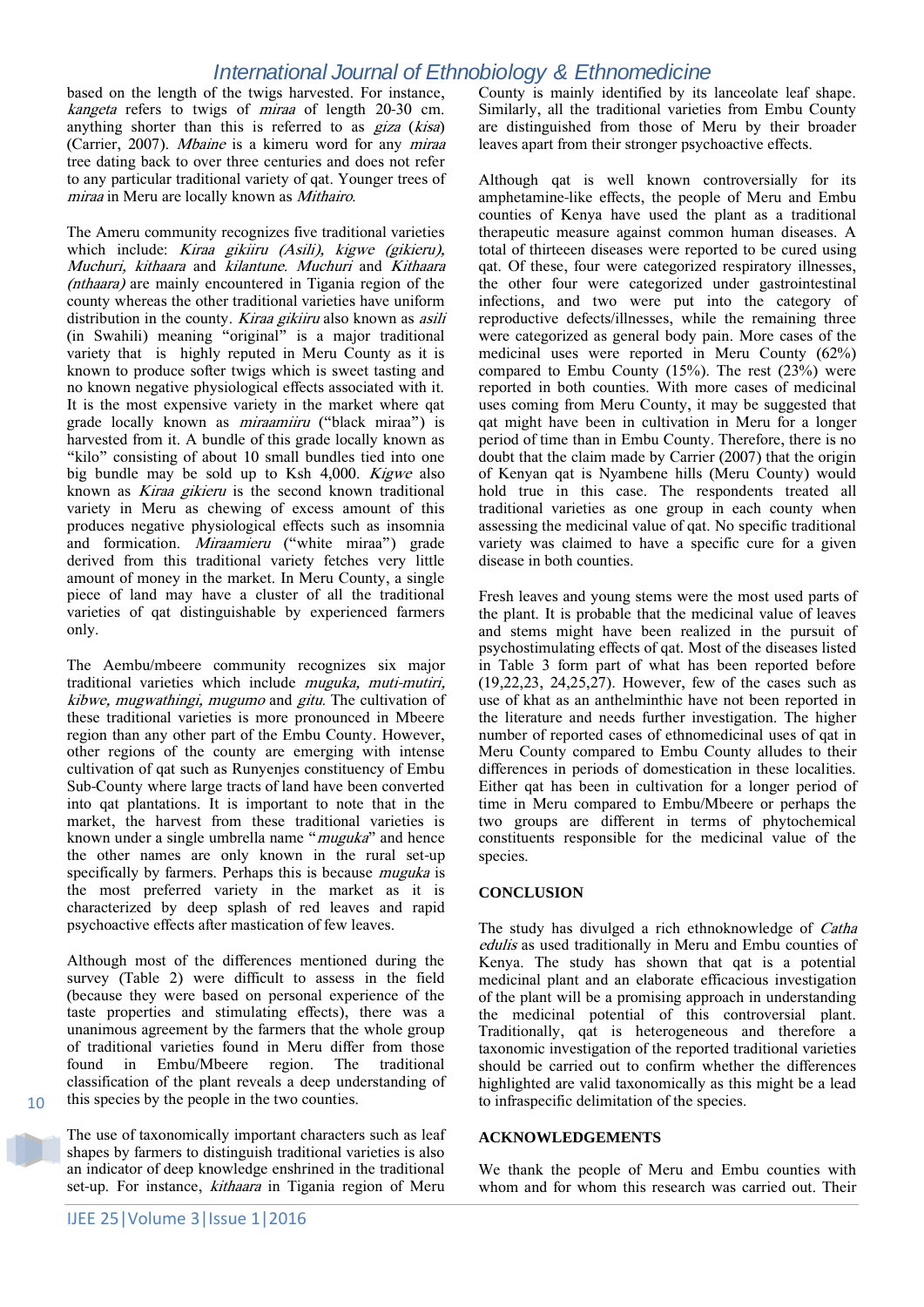invaluable vast amount of information was helpful in compilation of this work. The University of Nairobi is thanked for the Master's degree scholarship it offered to the first author. The National Commission for Science, Technology and Innovation (NACOSTI: 6th Call, 2014- 2015FY) is acknowledged for the financial support given to the first author.

### **COMPETING INTERESTS**

The authors declare that they have no competing interests of any kind.

### **AUTHORS' CONTRIBUTIONS**

JKK came up with the idea, carried out ethnomedicinal study as well as statistical analysis and drafted the manuscript. CWLcontributed to the design of the study and helped to draft the manuscript.SFD and AY equally helped in coordination and drafting the manuscript. All authors read and approved the final manuscript.

### **REFERENCES**

- [1] Al-Motarreb, A., Baker, K., Broadley, K.J. (2002a). Khat: Pharmacological and medical aspects and its social use in Yemen. Journal of Phytotherapy Research, 16: 403–413.
- [2] Al-Motarreb A, AL-Kebsi, M, Al-Adhi, B.(2002b). Khat chewing and acute myocardial infarction. Heart, 87:279-280.
- [3] Astatkie, A. Demissie, M., Berhane, Y., & Worku, A. (2015). Oral symptoms significantly higher among long-term khat (Catha edulis) users in Ethiopia. Journal of Epidemiology and Health, 37. http://dx.doi.org/10.4178/epih/e2015009.
- [4] Brenneisen. & Geisshuler, S. (1985).Psychotropic drugs III: Analytical and chemical aspects of Catha edulis Forsk. Journal of Pharmaceutical Acta Helvetiae, 60:290-301.
- [5] Carrier, Neil C.M (2007).Kenyan Khat: The social life of a stimulant. Journal of African Social Studies series, 15:1568-1203.
- [6] Cotton, C.M. (1996). Ethnobotany: principles and applications.  $1<sup>st</sup>$  edition. John Wiley & Sons, Chichester.New York, USA.
- [7] Cox&Rampes, H. (2003).Adverse effects of khat: A Review. Advances in Psychtriac Treatment, 9:456-463.
- [8] Elmi A. (1983). The chemistry of khat in Somalia. Journal of Ethnopharmacology, 8:163-176.
- [9] Etkin,N.L.(1993).Anthropological methods in ethnopharmacology. Journal of Ethnopharmacology, 38: 93–104.
- [10] Gakuubi,M.M.,Wanzala W.(2012).A survey of plants and plant products traditionally used in livestock health management in Buuri District,Meru county Kenya.Journal of ethnobiology and ethnomedicine,8:39.
- [11] Gerstle, D.J. (2007).Taming the African Horn's Khat Trade. SIPA News, 27–29.
- [12] Greenway, P.J. (1947). Khat. East African Agricultural Journal, 13:98-102.
- [13] Hassan, N.A., A.A. Gunaid, A.A. Abdo-Rabbo, Z.Y.Abdel-Kader and M.A.K. Al-Mansoob et al.

(2000).The effect of Qat chewing on blood pressure and heart rate in healthy volunteers. Tropical Doctor, 30:107-108.

- [14] Hassan, N. A., Gunaid, A. A., Murray, I. M. (2007). Khat (Catha edulis): Health aspect khat chewing. Health Journal, 13: 1-13
- [15] Islam M.W., Tariq M., Ageel A.M., El-Feraly F.S., El-MeshalI.A. and Ashraf I. (1990).An evaluation of the male reproductive toxicity of cathinone. Toxicology, 60:223-234.
- [16] Jorgensen, E., & Kaimenyi, J. T. (1990). The status of periodontal health and oral hygiene of Miraa (catha edulis) chewers. East African Medical Journal, 67(8): 585-590.
- [17] Kalix, P. and Braenden, O. (1985). Pharmacological aspects of chewing of khat leaves. Journal of Pharmacology, 37:149-164.
- [18] Karunamoorthi, K., Udeani, G., Babu, S.M., Mossie, A. (2010). Psychopharmacosocial<br>Aspects of *Catha edulis* Forsk. Aspects of Catha edulis Forsk. (Fam.Celastraceae).African Journal of Pharmaceutical Sciences, 1(1):112-129.
- [19] Kennedy, J.G. (1987). The Flower of Paradise: The institutionalized use of the drug qat in North Yemen. D. Reidel, Dordrecht, Netherland.
- [20] KNBS (2015) Website of the Kenya National Bureau of Statistics (KNBS), www.knbs.or.ke, accessed 6/6/2016.
- [21] Kokwaro, J.O (1993). Medicinal Plants of East Africa. Nairobi: East Africa Literature Bureau.
- [22] Kokwaro, J.O. (2009). Medicinal Plants of East Africa. Nairobi. Third Edition. University of Nairobi Press.
- [23] Krikorian, A.D. (1984).Qat and its use: An historical Perspective. Journal of Ethno pharmacology, 12:115-178.
- [24] Lemessa, D. (2001). Khat (Catha edulis): Botany, distribution, cultivation, usage and economics in Ethiopia. Report UN emergencies unit for Ethiopia.
- [25] Margetts, E.L. (1967). Miraa and Myrrh in East Africa. Clinical notes about Catha edulis. Journal of Economic Botany, 21:358-362.
- [26] Mathys, K.and Brenneisen R. (1993). HPLC and TLC profiles of phenylakylamines of khat (Catha edulis Forssk) confiscated in Switzerland. Journal of Pharmaceutica Acta Helvetiae. 68:121-128
- [27] Mwenda, J.M., Arimi, M.M., Kyama, M.C. and Langat, D.K. (2003). Effects of khat (Catha edulis) consumption on reproductive functions: a review. East African Medical Journal, 80: 318- 323.
- [28] Nezar, N.A. and Mohammed, S.A. (2010).Experimental gingivitis in male khat (Catha edulis) chewers.
- [29] Nigussie,T.,Gobena,T.,Mossie,A.(2013).Associati on between khat chewing and gastrointestinal disorders: A cross sectional study. Ethiopian Journal of Health Sciences, 23(2):123-130
- [30] Njeru,M.K.(2015) Challenges and benefits of organic farming among farmers in Nembure Division,Embu County-Kenya.International journal of Humanities and Social sciences,5;12